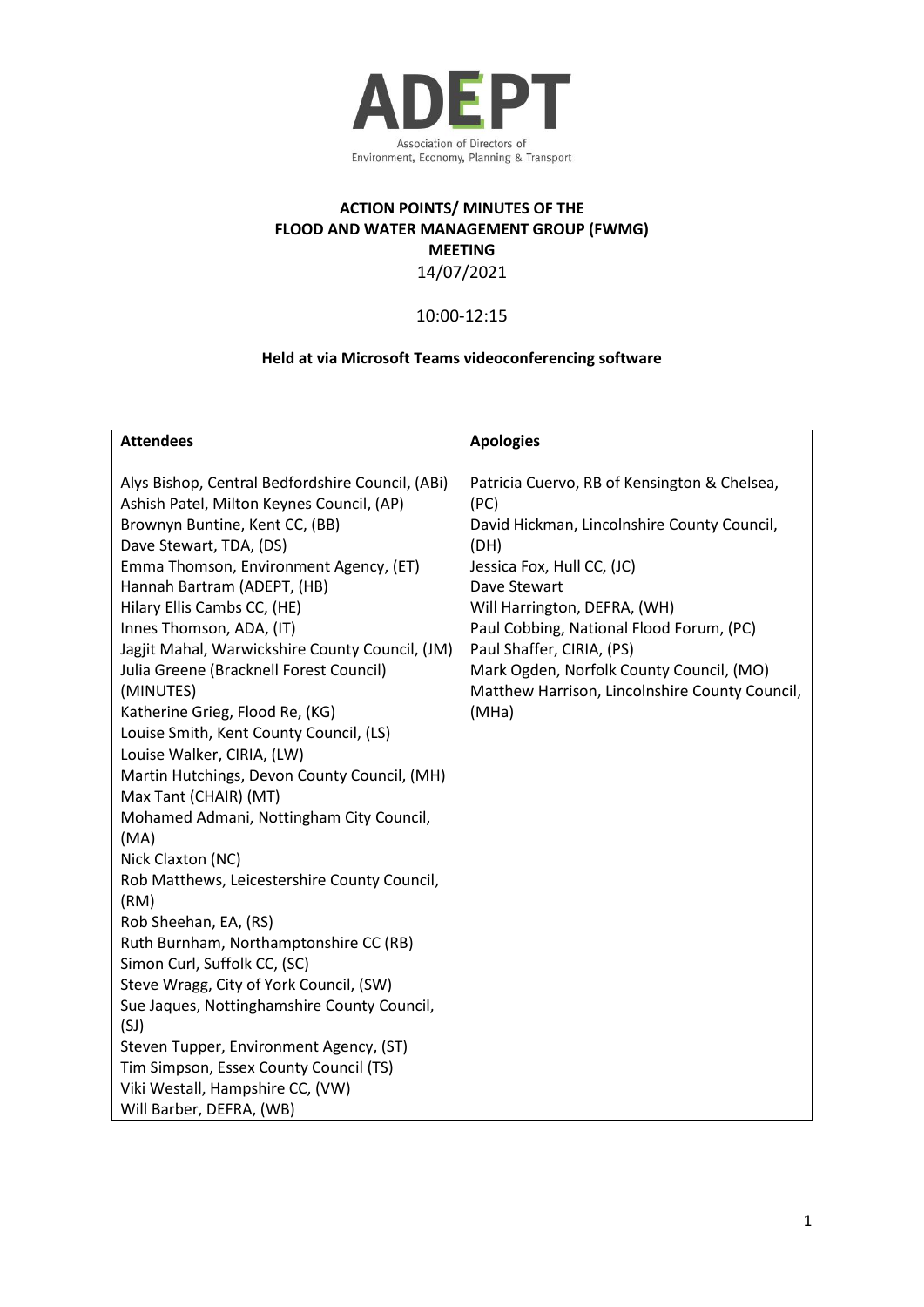| Item<br>No.    | <b>Item</b>                                                                         | <b>Action</b>                                                                                                                                                                                                                                                                                                                                                                                                                                                                                                                                                                                                                                                                                                                                                                                                                                                                                                                                                                                                                                                                                                                                                                                                                                | <b>Action</b><br>owners |
|----------------|-------------------------------------------------------------------------------------|----------------------------------------------------------------------------------------------------------------------------------------------------------------------------------------------------------------------------------------------------------------------------------------------------------------------------------------------------------------------------------------------------------------------------------------------------------------------------------------------------------------------------------------------------------------------------------------------------------------------------------------------------------------------------------------------------------------------------------------------------------------------------------------------------------------------------------------------------------------------------------------------------------------------------------------------------------------------------------------------------------------------------------------------------------------------------------------------------------------------------------------------------------------------------------------------------------------------------------------------|-------------------------|
| $\mathbf{1}$   | <b>Welcome &amp; secretariat</b>                                                    | MT welcomed group and introduction as Chair of group.<br>$\overline{\phantom{a}}$<br>Becca Nicholas (Kent CC) (Becca.Nicholas@kent.gov.uk)<br>$\overline{\phantom{a}}$<br>has taken over from Natalia Jasinka as group secretariat.<br>Hilary Ellis is now representing Cambs CC in Julia Beeden's<br>$\overline{a}$<br>place.<br>Julia Greene (Bracknell Forest Council) taking minutes.                                                                                                                                                                                                                                                                                                                                                                                                                                                                                                                                                                                                                                                                                                                                                                                                                                                    |                         |
| $\overline{2}$ | Update on minutes and actions from previous meetings.                               | Minutes circulated from 21/04/21 with two FRMP briefing notes from EA.                                                                                                                                                                                                                                                                                                                                                                                                                                                                                                                                                                                                                                                                                                                                                                                                                                                                                                                                                                                                                                                                                                                                                                       |                         |
|                | <b>DEFRA</b> update                                                                 | See item 5.                                                                                                                                                                                                                                                                                                                                                                                                                                                                                                                                                                                                                                                                                                                                                                                                                                                                                                                                                                                                                                                                                                                                                                                                                                  |                         |
|                |                                                                                     | A draft letter to DEFRA / MHLCG on the issues with<br>connections from new developments to the public sewer was<br>previously shared and Cambridge CC, HE to determine if final<br>letter was sent and result. Update to be given at next<br>meeting.                                                                                                                                                                                                                                                                                                                                                                                                                                                                                                                                                                                                                                                                                                                                                                                                                                                                                                                                                                                        | HE                      |
|                | <b>LLFA Charges</b>                                                                 | Some responses received, survey to be re-issued and<br>presented at next meeting.                                                                                                                                                                                                                                                                                                                                                                                                                                                                                                                                                                                                                                                                                                                                                                                                                                                                                                                                                                                                                                                                                                                                                            | MT / ALL                |
|                | <b>LFRMS Guidance - Steve</b><br>Thompsett / Emma Wren<br>(Mott M), Jonathan Hunter | ST to co-ordinate LLFA discussions/feedback and input into<br>LFRMS delivery (ongoing).<br>MT requested good examples of LFRMS to be identified.                                                                                                                                                                                                                                                                                                                                                                                                                                                                                                                                                                                                                                                                                                                                                                                                                                                                                                                                                                                                                                                                                             | MT / ALL                |
|                | <b>Environment Agency update</b>                                                    | Previous actions against Wendy Brooks (WB) ST will take<br>$\qquad \qquad \blacksquare$<br>forward:<br>Skills and capacity in LLFAs.<br>$\circ$<br>Share project contact details for the 'Living on the<br>$\circ$<br>Edge' guidance, ST will update. Briefing note to be<br>circulated with minutes (ET). Liz Fraser at EA to<br>provide update at next meeting. Martin Hutchings<br>was part of a group discussion on Living on the<br>Edge.<br>Terms of Reference for Flood Advisors needs to be<br>$\circ$<br>followed up with Anna Parr, and circulated to the<br>group<br>The new funding partnership calculator is to re-<br>$\circ$<br>circulated.<br>RBMP - Suzanne Bennett from RBMPs team to<br>$\circ$<br>present at next meeting.<br>LFRM Strategy - guidance has been updated and is<br>$\circ$<br>awaiting publication. EA working with the LGA to<br>enable it to be hosted on the LGA website.<br>Adaptation & resilience - survey was circulated<br>$\circ$<br>and has now closed and the responses will be<br>analysed over the next month or so.<br>Flood Risk Management Plans (FRMPs) needs to be<br>completed by 22 <sup>nd</sup> August, ready for consultation. ST<br>reported most LLFAs are making good progress. | ST/ET                   |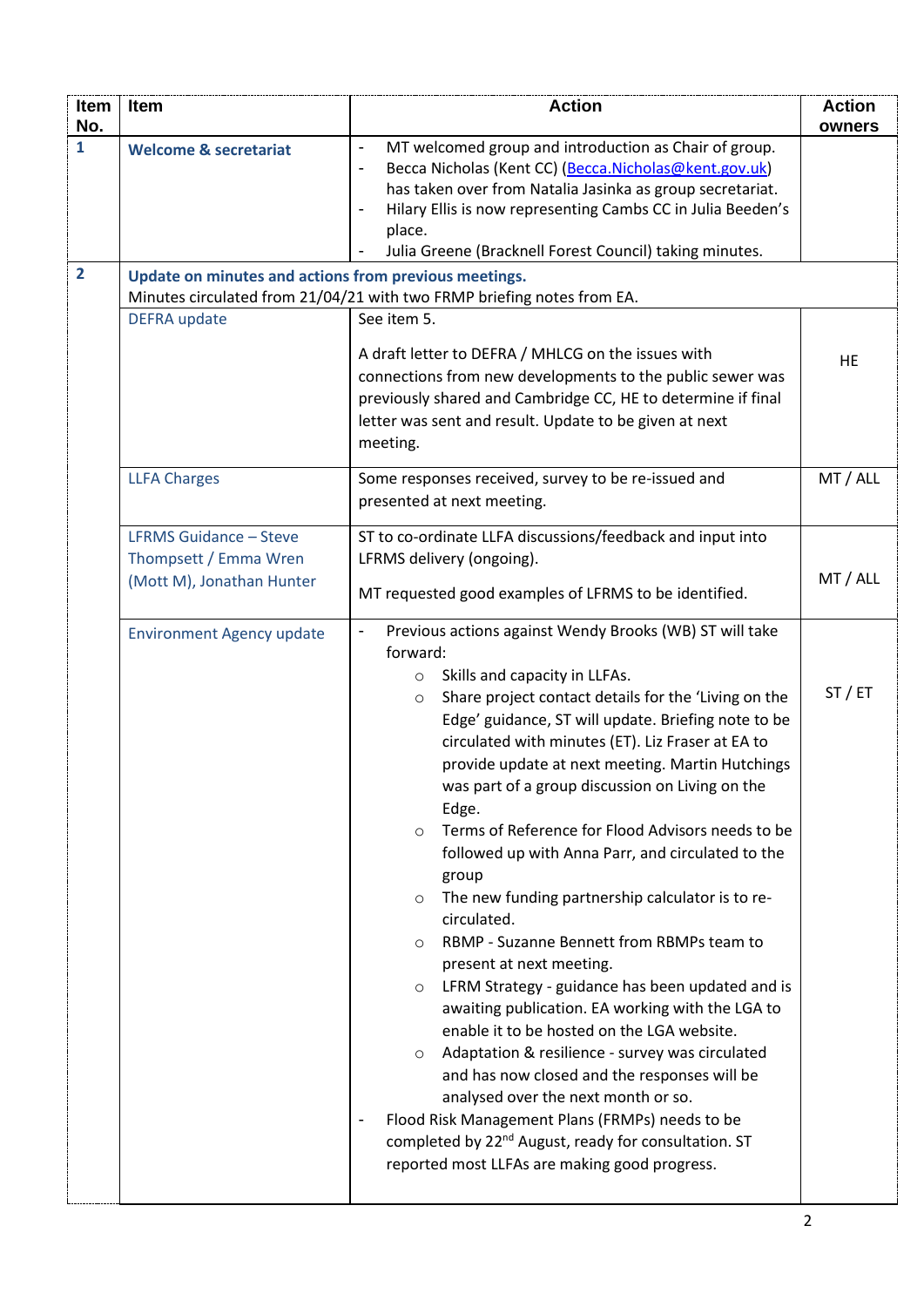|                         |                                                                                  | SFRA best practice guidance is nearly complete, an update<br>will be shared at the next meeting.                                                                                                                                                                                                                                                                                                                                                                                                                                                                                                                                                                                                                                                                                                                                                                                                                                                                                                                                                                                                                                  | ABi    |
|-------------------------|----------------------------------------------------------------------------------|-----------------------------------------------------------------------------------------------------------------------------------------------------------------------------------------------------------------------------------------------------------------------------------------------------------------------------------------------------------------------------------------------------------------------------------------------------------------------------------------------------------------------------------------------------------------------------------------------------------------------------------------------------------------------------------------------------------------------------------------------------------------------------------------------------------------------------------------------------------------------------------------------------------------------------------------------------------------------------------------------------------------------------------------------------------------------------------------------------------------------------------|--------|
|                         | <b>SWFRM</b>                                                                     | Most LLFAs reported customer queries are regularly<br>$\overline{\phantom{a}}$<br>received on the accuracy of the RoSWM and reported<br>difficulties in communicating responsibilities for data and<br>technical data issues. MT confirmed further discussion                                                                                                                                                                                                                                                                                                                                                                                                                                                                                                                                                                                                                                                                                                                                                                                                                                                                     | MT/ALL |
|                         |                                                                                  | needed and ET to feedback on particulars.<br>Devon CC (MH) reported they are 'signposting' from the<br>national gov.uk maps to locally significant information.<br>MH to present at future meeting.<br>Group informed that Shirley Greenwood at EA wants to<br>better understand what issues are being experienced and<br>is working at national level on this as part of NAFRA2.<br>Lynsay McLean at EA is also due to present proposed<br>changes to the RoSWM / supporting text to the South<br>West Flood Risk Managers Group (SWFRMG), slides to be                                                                                                                                                                                                                                                                                                                                                                                                                                                                                                                                                                          | MH     |
|                         |                                                                                  | circulated with minutes,<br>SG and LM to be invited to next meeting for discussion -<br>MT to arrange. MT to put together list of questions<br>around RoSWM for their consideration.<br>BB raised the significance of the mapping for planning<br>decisions and need for ASA to be involved in discussions.                                                                                                                                                                                                                                                                                                                                                                                                                                                                                                                                                                                                                                                                                                                                                                                                                       | MT     |
|                         |                                                                                  | AB requested all consider sending comments on their<br>issues/experiences with the SW mapping to herself, MT<br>and Becca Nicholas. To inform approach to this.                                                                                                                                                                                                                                                                                                                                                                                                                                                                                                                                                                                                                                                                                                                                                                                                                                                                                                                                                                   | ALL    |
|                         |                                                                                  |                                                                                                                                                                                                                                                                                                                                                                                                                                                                                                                                                                                                                                                                                                                                                                                                                                                                                                                                                                                                                                                                                                                                   |        |
| $\overline{\mathbf{3}}$ | <b>David Mitchell Presentation</b><br>on the Somerset Rivers<br><b>Authority</b> | See presentation shared with minutes.<br>Winter 13/14 cost £148million with 600 homes flooded<br>and 17,000 acres of farmland flooded. Somerset CC to<br>produce a Flood Action plan, the key finding was the need<br>for a Rivers Authority. Initial funding £1.9million from<br>Defra and £800k raised locally.<br>10 organisations in the partnership but a standalone<br>-<br>management group was established to ensure funding is<br>distributed fairly.<br>Fund many schemes including water injection dredging,<br>$\overline{\phantom{a}}$<br>dredging and bank repairs, also flood alleviation schemes,<br>and enhanced maintenance plants, land management<br>schemes including tree planting and ponds. The Authority<br>has been able to fill the gap in EA funding.<br>Urban water management - Supporting SUDS reviews<br>$\blacksquare$<br>being undertaken and critically inspections and has also<br>funded a design guide. DM to share details of SUDS<br>Inspections findings and proformas<br>Resilient infrastructure - funding enhanced highway<br>maintenance and road raising and desilting and jetting. | DM     |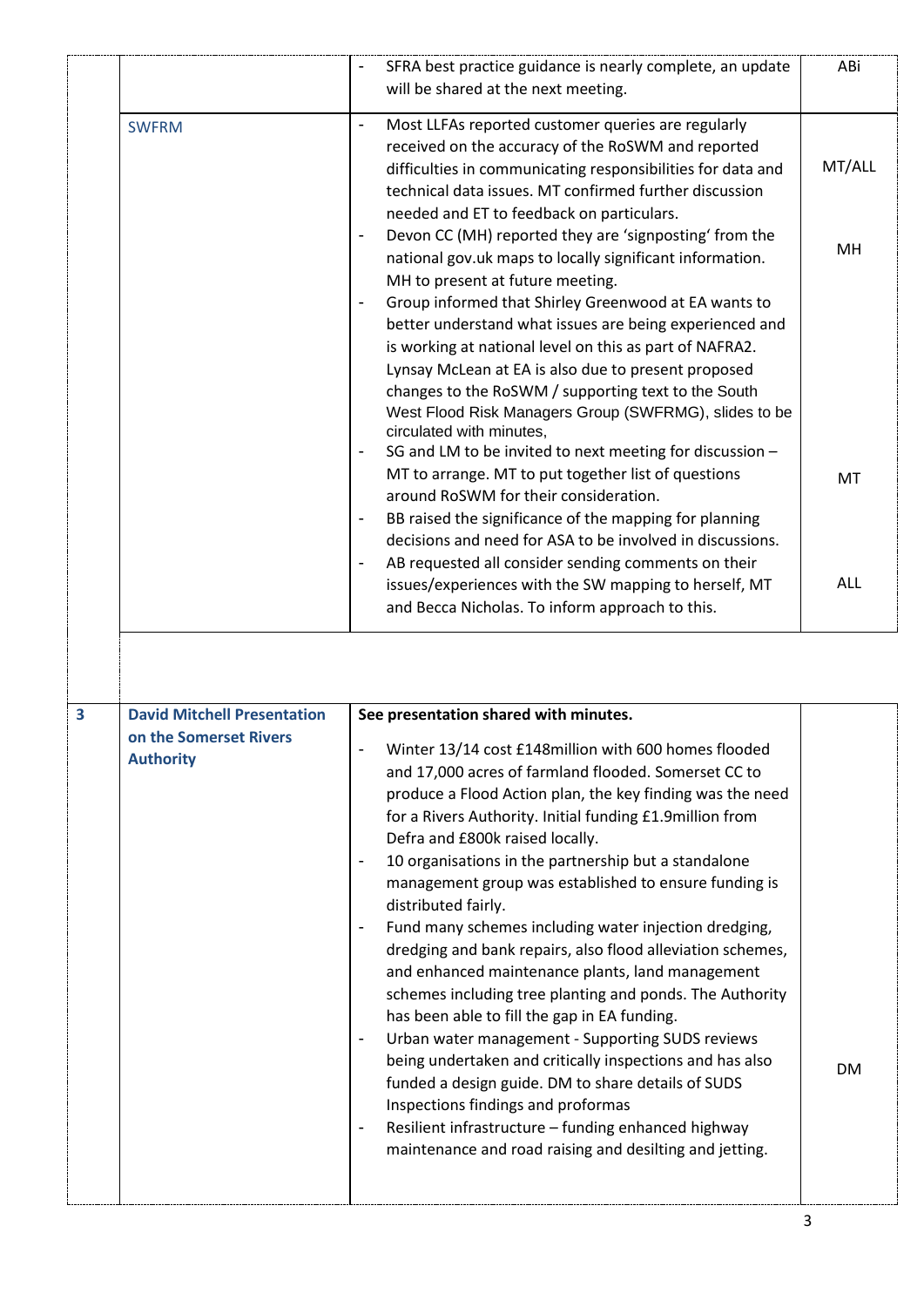|                |                                                                                          | Building local resilient - community team educating and<br>$\qquad \qquad \blacksquare$<br>engaging local residents on resilience and adaptation.<br>Which has led to a Moor Association being formed.<br>Q&A:<br>DM confirmed the RA does not contribute to levy precept.<br>DM confirmed charge for SUDS inspections using identified<br>criteria based on thematic understanding of SUDS issues and<br>construction, and suggested more details are presented by<br>Helen Smith at a future meeting with regards to internal<br>arrangements to facilitate this work. | DM    |
|----------------|------------------------------------------------------------------------------------------|--------------------------------------------------------------------------------------------------------------------------------------------------------------------------------------------------------------------------------------------------------------------------------------------------------------------------------------------------------------------------------------------------------------------------------------------------------------------------------------------------------------------------------------------------------------------------|-------|
| $\overline{4}$ | Research in Flood Re-                                                                    | See presentation shared with minutes.                                                                                                                                                                                                                                                                                                                                                                                                                                                                                                                                    |       |
|                | <b>Katherine Grieg</b>                                                                   | Recently completed research on social vulnerability and<br>-<br>flood risk.<br>Findings are that BAME communities significantly more at<br>$\overline{\phantom{0}}$<br>risk and house insurance is considered a luxury that many<br>people cannot afford.<br>Flood Re having to consider their exit strategy for 2039.<br>-                                                                                                                                                                                                                                              |       |
| 5              | <b>DEFRA &amp; EA update including</b>                                                   | No update from DEFRA                                                                                                                                                                                                                                                                                                                                                                                                                                                                                                                                                     |       |
|                | <b>National Strategy &amp; Local</b><br><b>Strategy Guidance - Rob</b><br><b>Sheehan</b> | <b>EA Update</b><br>Staffing update Dan Bond has left and Ben Plummer                                                                                                                                                                                                                                                                                                                                                                                                                                                                                                    |       |
|                |                                                                                          | replaces him from DEFRA.                                                                                                                                                                                                                                                                                                                                                                                                                                                                                                                                                 |       |
|                |                                                                                          | Wendy Brooks is on a 12-month secondment and Steve<br>$\overline{\phantom{a}}$<br>Tupper has taken over this role and will liaise with ADEPT<br>with support from Emma Thomson                                                                                                                                                                                                                                                                                                                                                                                           |       |
|                |                                                                                          | FRMP2: EA website will host the consultation, duty on<br>LLFAs to raise awareness. Aiming to coordinate with the<br>RBMP with publication in Autumn 2021.                                                                                                                                                                                                                                                                                                                                                                                                                |       |
|                |                                                                                          | <b>Surface Water Management Action Plan review: This</b><br>includes an update to the 2018 Surface Water<br>Management Action Plan and response to the Jenkin's<br>2020 review of surface water responsibilities.                                                                                                                                                                                                                                                                                                                                                        |       |
|                |                                                                                          | The new 6-year FCERM capital programme: Published by<br>$\qquad \qquad \blacksquare$<br>the Environment Agency outlining the investment<br>programme for 2021-2027.                                                                                                                                                                                                                                                                                                                                                                                                      |       |
|                |                                                                                          | Defra FCERM Investment Plan: Published by Defra with<br>-<br>Environment Agency input setting how investment in<br>FCERM will be managed and tracked to deliver value for<br>money.                                                                                                                                                                                                                                                                                                                                                                                      |       |
|                |                                                                                          | <b>Policy Review on Flood Risk Planning: Joint publication</b><br>with Defra, MHCLG and the Environment Agency to<br>inform the government's planning reforms later in 2021,<br>and its commitment to ensure future development will<br>remain safe from flooding.<br>New Living on the Edge guidance: To be released as an<br>$\qquad \qquad \blacksquare$                                                                                                                                                                                                              |       |
|                |                                                                                          | engagement tool for LLFAs. ABi queried what engagement<br>has occurred with local PSO teams, ST/ET to follow up.<br>Jackie Cotton leading on this at EA.                                                                                                                                                                                                                                                                                                                                                                                                                 | ST/ET |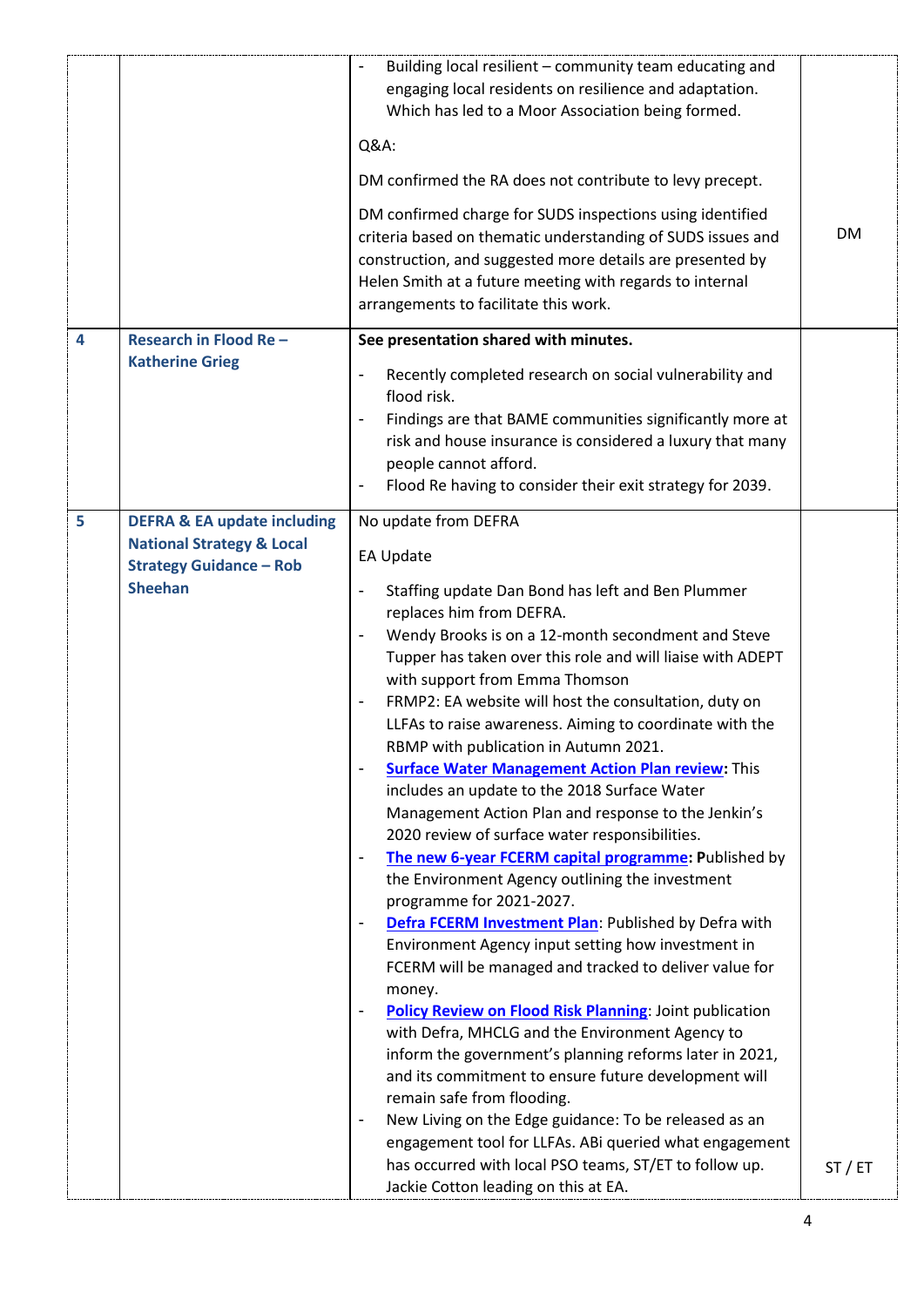|                         |                           |                          | TS raised climate change allowances guidance and<br>whether this will only be fluvial - expectation was yes. The |            |
|-------------------------|---------------------------|--------------------------|------------------------------------------------------------------------------------------------------------------|------------|
|                         |                           |                          | text from the action plan is: River flows and rainfall                                                           |            |
|                         |                           |                          | (measure 1.1.2) and River flows for spatial planning                                                             |            |
|                         |                           |                          | (measure 2.1). Update om CC allowances to be shared                                                              |            |
|                         |                           |                          | with minutes                                                                                                     |            |
| $\overline{\mathbf{z}}$ | <b>ADA Update - Innes</b> |                          | IT confirmed that the Environment Bill will include some                                                         |            |
|                         | <b>Thompson</b>           |                          | clauses to allow the SRA or IDBs to be formed if local                                                           |            |
|                         |                           |                          | communities decide it is needed                                                                                  |            |
|                         |                           |                          | ADA met with Minister Rebecca Pow to update and                                                                  |            |
|                         |                           |                          | highlight the following. IT to update of outcomes from this                                                      | IT         |
|                         |                           |                          | at future meeting.                                                                                               |            |
|                         |                           |                          | On removal of current exception on the use of red<br>$\circ$                                                     |            |
|                         |                           |                          | diesel will have cost implications of £2 to 3million.<br>Costs likely to be passed onto LAs and rate payers.     |            |
|                         |                           |                          | Asset Replacement funding, funding was<br>$\circ$                                                                |            |
|                         |                           |                          | announced for the EA but the IDBs argued funding                                                                 |            |
|                         |                           |                          | needed to be widened.                                                                                            |            |
|                         |                           | $\overline{\phantom{a}}$ | IT recommended get any schemes ready to ensure they                                                              |            |
|                         |                           |                          | can be input into the funding review. Govt considering                                                           |            |
|                         |                           |                          | alternative ways to spend the £5.2 billion                                                                       |            |
|                         |                           | $\overline{\phantom{a}}$ | IT raised the issue that we have all reached a tipping point                                                     |            |
|                         |                           |                          | from expenditure on emergency responses compared to                                                              |            |
|                         |                           |                          | routine maintenance. Govt mindful of this and IDB argued                                                         |            |
|                         |                           |                          | that Revenue funding must be increased. All should                                                               | IT         |
|                         |                           |                          | provide any examples of this issue and IT to update at                                                           |            |
|                         |                           |                          | future meeting.                                                                                                  |            |
|                         |                           |                          | MT raised point that lack of capacity is a problem<br>$\circ$                                                    |            |
|                         |                           |                          | in urban areas not just maintenance.                                                                             |            |
|                         |                           |                          | ABi raised concern regarding assets that fall<br>$\circ$                                                         |            |
|                         |                           |                          | between EA and IDB are being managed and that                                                                    |            |
|                         |                           |                          | a lack of enforcement is compounding this                                                                        |            |
|                         |                           |                          | problem<br>IT flagged drew attention to the Law Commission                                                       |            |
|                         |                           |                          | consulting on its 14th programme of law reform.                                                                  |            |
|                         |                           |                          | ADA pushing Jenkins Review content for<br>$\circ$                                                                |            |
|                         |                           |                          | consideration - riparian ownership, etc. Deadline                                                                |            |
|                         |                           |                          | for input to consultation 31st July 2021.                                                                        | <b>ALL</b> |
|                         |                           |                          | Overview:<br>$\circ$                                                                                             |            |
|                         |                           |                          | https://www.lawcom.gov.uk/consultation-on-                                                                       |            |
|                         |                           |                          | 14th-programme-of-law-reform-now-open/. //                                                                       |            |
|                         |                           |                          | link to consultation : Law Commission: 14th<br>Programme of Law Reform - Ministry of Justice -                   |            |
|                         |                           |                          | <b>Citizen Space.</b>                                                                                            |            |
|                         |                           |                          | Would encourage any possible contributions from<br>$\circ$                                                       |            |
|                         |                           |                          | ADEPT members into the Law Commission                                                                            |            |
|                         |                           |                          | consultation. Not possible to do a joint response                                                                |            |
|                         |                           |                          | from Adept given time constraints, but encourage                                                                 |            |
|                         |                           |                          | individuals to share responses with us. All to                                                                   |            |
|                         |                           |                          | consider response from own LLFA.                                                                                 |            |
|                         |                           |                          | VW requested a consultation response by DEFRA<br>$\circ$<br>on the Law Reform, MT suggested there is not         |            |
|                         |                           |                          |                                                                                                                  |            |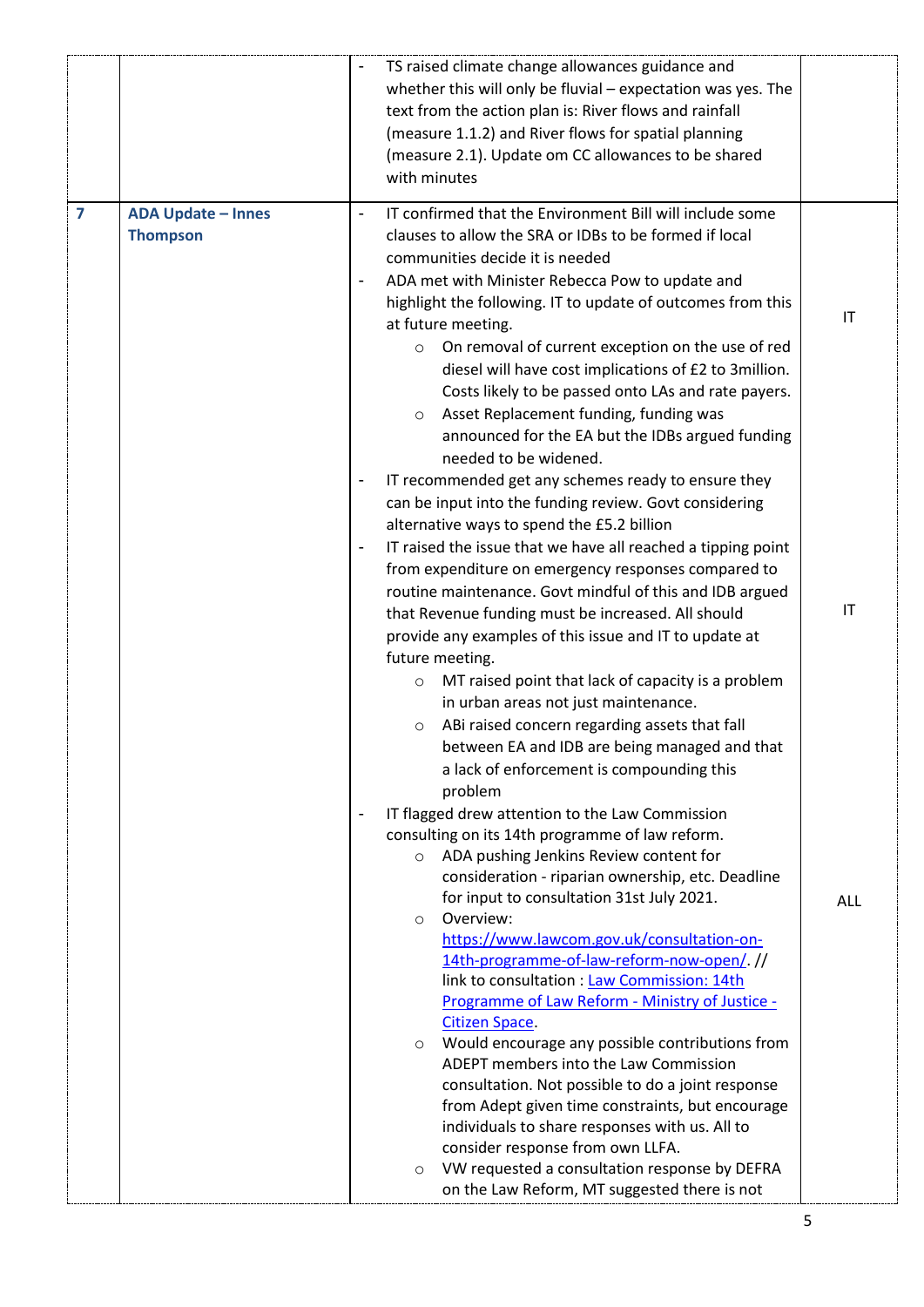|           |                                   | sufficient time to collate and that LLFAs should                                     |           |
|-----------|-----------------------------------|--------------------------------------------------------------------------------------|-----------|
|           |                                   | respond individually but we may consider these                                       |           |
|           |                                   | responses at a future meeting. All to send any                                       | MT / ALL  |
|           |                                   | responses made to Becca.                                                             |           |
| 8         | <b>ADEPT FWM Review of future</b> | MT wants to re-affirm sharing of best practice as key<br>$\overline{\phantom{a}}$    |           |
|           | ways of working                   | activity of the FWM Group.                                                           |           |
|           |                                   | MT proposed that themed groups are established as<br>$\overline{\phantom{a}}$        |           |
|           |                                   | opposed to additional vice chair (ABi will remain in VC                              |           |
|           |                                   | position). There was general support for this at the                                 |           |
|           |                                   | meeting and the proposal will be taken forward.                                      |           |
|           |                                   | All should consider which themes they would be able to<br>$\overline{\phantom{a}}$   |           |
|           |                                   | contribute to and volunteer to cover them. MT requested                              |           |
|           |                                   | suggestions for leads for themes. MT to assemble index of                            |           |
|           |                                   | themes with leads/groups.                                                            |           |
|           |                                   | Agenda to include standing item for theme / general LLFA<br>$\overline{\phantom{a}}$ | <b>BN</b> |
|           |                                   | discussion. BN to action for next meeting.                                           |           |
|           |                                   | MA queried whether there were still opportunities to feed                            |           |
|           |                                   | in, discussed that approach should be flexible as it often                           |           |
|           |                                   | took too long to request and then assimilate responses                               |           |
|           |                                   | into 1 co-ordinated ADEPT response when left to the                                  |           |
|           |                                   | Chair.                                                                               |           |
|           |                                   | BB commented that ASA have similar approach and it                                   |           |
|           |                                   | requires a strong theme lead.                                                        |           |
|           |                                   | MT wants examples of LLFA experiences/challenges to<br>$\overline{\phantom{a}}$      | MT/ALL    |
|           |                                   | gather information on what LLFAs have achieved/learnt in                             |           |
|           |                                   | their roles over time. To inform emerging themes.                                    |           |
|           |                                   | Request to actively raise these by group members                                     |           |
|           |                                   | between meetings to inform agenda/meetings.                                          |           |
|           |                                   | VM raised issues of where we can discuss day to day                                  |           |
|           |                                   | issues. HE confirmed FlowNet and Knowledge hub still                                 |           |
|           |                                   | active and BB raised ASA Hub as an area to get answers                               |           |
|           |                                   | and Q&A. (on SUDS/Planning).                                                         |           |
|           |                                   | MT requested feedback on format of the meeting, 6<br>$\overline{\phantom{a}}$        |           |
|           |                                   | weekly interim meetings for LLFAs proposed and then                                  |           |
|           |                                   | partners to attend quarterly. Live Slido poll result                                 |           |
|           |                                   | confirmed that some face-to-face meetings would be                                   |           |
|           |                                   | welcome, but that access should still also be provided                               |           |
|           |                                   | virtually for everyone. General support for April meetings                           |           |
|           |                                   | to be face to face.                                                                  |           |
|           |                                   | SLIDO Results copied at end of minutes.<br>$\overline{\phantom{a}}$                  |           |
| 9         | <b>AOB</b>                        | MT met with EA to discuss engagement and has been<br>$\overline{\phantom{a}}$        | <b>MT</b> |
|           |                                   | asked to join the Innovation and Resilience Board. MT will                           |           |
|           |                                   | provide update at next meeting.                                                      |           |
|           |                                   | MT to arrange separate meeting with ET and ST at the EA,<br>٠                        |           |
|           |                                   | to establish ways of working with ADEPT.                                             | MT        |
|           |                                   |                                                                                      |           |
| <b>10</b> | <b>Next meeting date</b>          | 5 <sup>th</sup> October 2021 - 10am to 1 pm, VIRTUAL via MS Teams.                   |           |
|           |                                   |                                                                                      |           |
|           |                                   |                                                                                      |           |